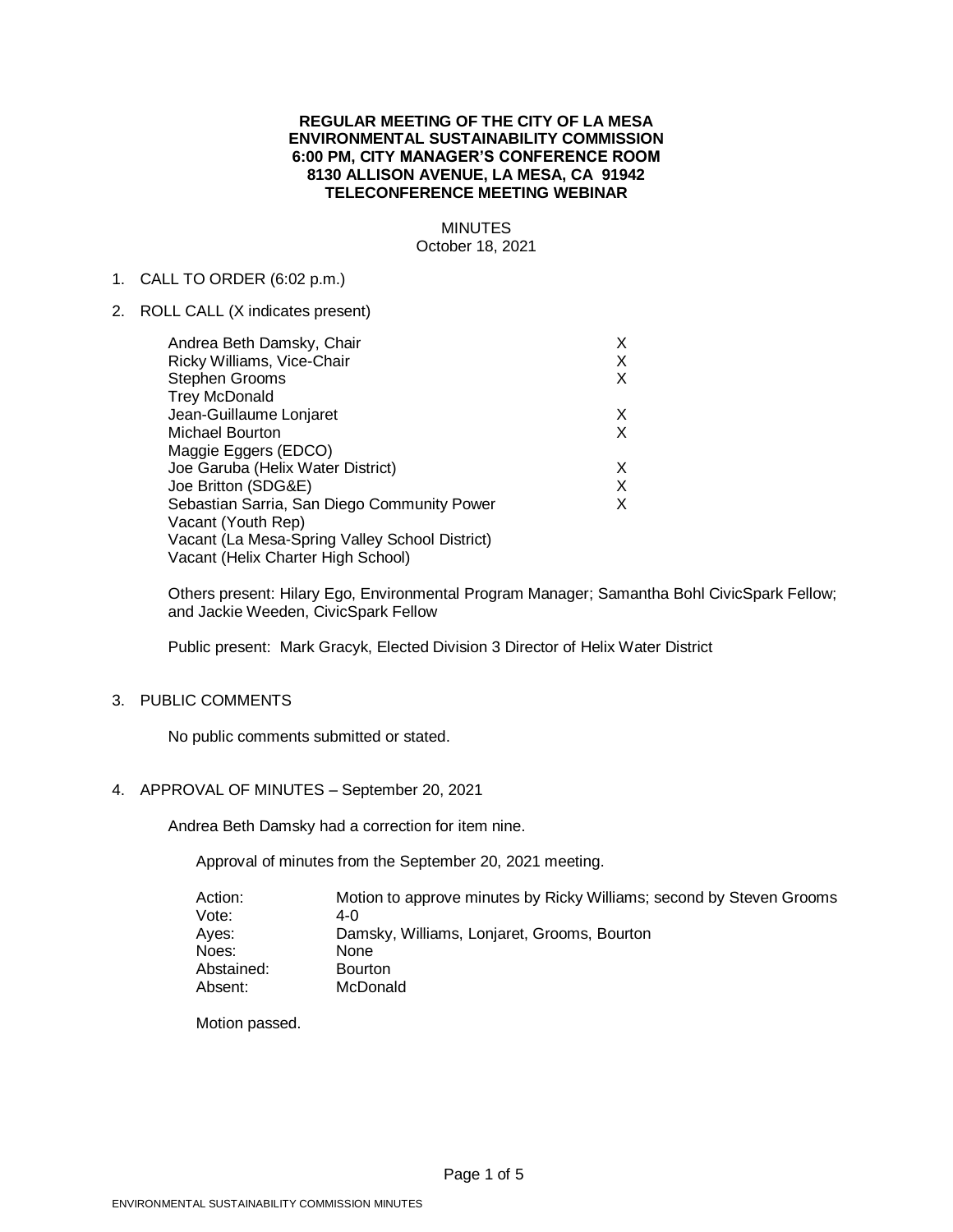# 5. CITY STAFF UPDATES

Hilary Ego gave updates on the following items:

- CivicSpark Fellows started in September and are here today to introduce themselves and the projects they will be working on.
- Trees: Successful tree planting event on September 24, 2021. 11 trees planted and featured on two tv news channels. Granted a one-year grant extension for the Cal Fire grant. Public comment open for the Urban Forest Management Plan until September 30. Mailed 700 letters to residents for Phase 2 of the tree planting.
- Waste: Organics recycling commercial rollout coming soon. Continuing to work on SB1383 requirements including edible food recovery and ordinances.
- SANDAG ReCAP data requests submitted for the 2020 GHG Emissions Inventory
- EV chargers at MacArthur Park began construction. Part of SDG&E's Power Your Drive program.
- Park Appreciation Day/Earth Day Festival on November  $6<sup>th</sup>$  at MacArthur Park from 10-1. Looking for volunteers to help out tabling and promote the DIY Toolkit.

# 6. SELECTION OF ENVIRONMENTAL SUSTAINABILITY COMMISSION CHAIR AND VICE CHAIR (Hilary Ego)

Hilary Ego stated that the Chair and Vice Chair will be voted on by nomination followed by a vote and also verified that the chair and vice chair role cannot fill the same role for more than four terms.

| ACTION:         | Motioned by Ricky Williams and seconded by Board Stephen Grooms to appoint<br>Board Member Andrea Beth as Chair of the Environmental Sustainability<br>Commission |
|-----------------|-------------------------------------------------------------------------------------------------------------------------------------------------------------------|
| Vote:           | $5-0$                                                                                                                                                             |
| Yes:            | Williams, Grooms, Damsky, Lonjaret, Bourton                                                                                                                       |
| No:             | <b>None</b>                                                                                                                                                       |
| Abstained: None |                                                                                                                                                                   |
| Absent:         | McDonald                                                                                                                                                          |

Motion passed.

| ACTION:         | Motioned by Stephen Grooms and seconded by Michael Bourton to appoint Board |
|-----------------|-----------------------------------------------------------------------------|
|                 | Member Ricky as Vice Chair of the Environmental Sustainability Commission   |
| Vote:           | $5-0$                                                                       |
| Yes:            | Williams, Grooms, Damsky, Lonjaret, Bourton                                 |
| No:             | <b>None</b>                                                                 |
| Abstained: None |                                                                             |
| Absent:         | McDonald                                                                    |

Motion passed.

7. CIVICSPARK FELLOWS INTRODUCTIION (Hilary Ego, Samantha Bohl, Jackie Weeden)

Jackie Weeden introduced herself, stating she will be working on CAP implementation until August 2022. Her projects include benchmarking municipal utility data and creating a municipal GHG emissions inventory. In addition, prioritizing and implementing energy efficiency and utility projects listed in the CAP.

Samantha Bohl introduced herself, stating she will be working on CAP implementation until August 2022. Her projects include introducing the La Mesa Green Business Certification Program to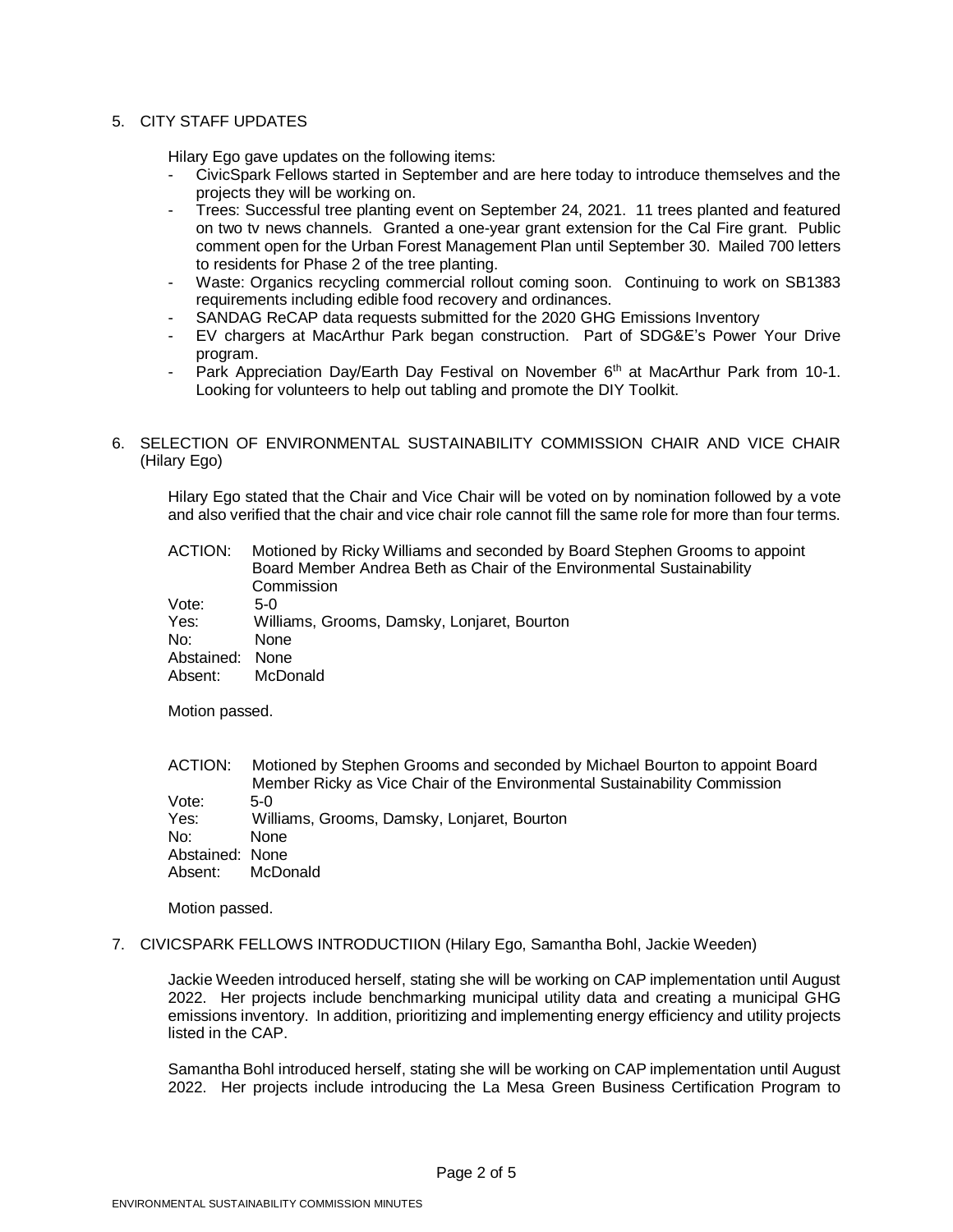increase education an outreach to businesses. In addition, she will be working on authoring an environmental justice recommendation report.

# 8. DISCISSION OF 2023 CLIMATE ACTION PLAN UPDATE (Hilary Ego)

Hilary Ego provided an update that the Council CAP Subcommittee has met and discussed the upcoming CAP update. Hilary also followed up on questions from the last meeting and stated that the Council CAP Subcommittee is not open to the public and Commissioners can email members of the CAP Council Subcommittee as individual private citizens.

Ricky Williams asked if the Commission could present a commission approved letter outlining items they'd like to see in a CAP update. Hilary responded she will ask and follow up with the Commission.

Hilary Ego stated she has been networking with other jurisdictions in San Diego County to share resources and best practices for the CAP update.

# 9. DISCUSSION OF AD HOC SUBCOMMITTEE: BUILDING DECARBONIZATION

Jean-Guillaume Lonjaret provided an update on the ad hoc subcommittee's process of developing the bullet points for the Work Plan Update and a recommended timeline and requested comments from the Environmental Sustainability Commission.

Ricky Williams commented that we are reviewing the ad hoc subcommittee's work today and it would not be a Brown Act violation since it will not be voted on at this meeting.

Joe Britton requested the draft be emailed to the Commission to provide time for review and an agenized item to vote on the next meeting. Hilary will email to the Commission following the meeting.

Ricky Williams asked about the process the City's Green Building Code and if this would be a reach code. Hilary responded yes. Ricky recommended changing the verbiage of bullet 4.5 from "prepare" to "explore."

Sebastian Sarria commented that San Diego Community Power would be a resource to these community meetings.

#### 10. DISCUSSION OF AD HOC SUBCOMMITTEE: NO IDLING

Ricky Williams provided an update that the ad hoc subcommittee met on October 6, 2021. They reviewed a vehicle idling policy that they made comments on and discussed the potential edits and additional research Jackie Weeden is leading. Next step is to finalize, then they will bring to Commission to get feedback and request a vote.

Jean-Guillaume Lonjaret asked if the vehicle idling policy is for fleet only or for the whole city. Hilary responded that the subcommittee is focused on the fleet policy for now.

# 11. 2022 WORK PLAN UPDATE (Hilary Ego)

Hilary Ego stated that the Commission Work Plans will be presented to Council in February and recommended an ad hoc subcommittee be created for the Environmental Sustainability Commission 2022 Work Plan. The timeline for the ad hoc subcommittee would to draft the Work Plan in November and December and to finalize in January. Hilary reminded the commission that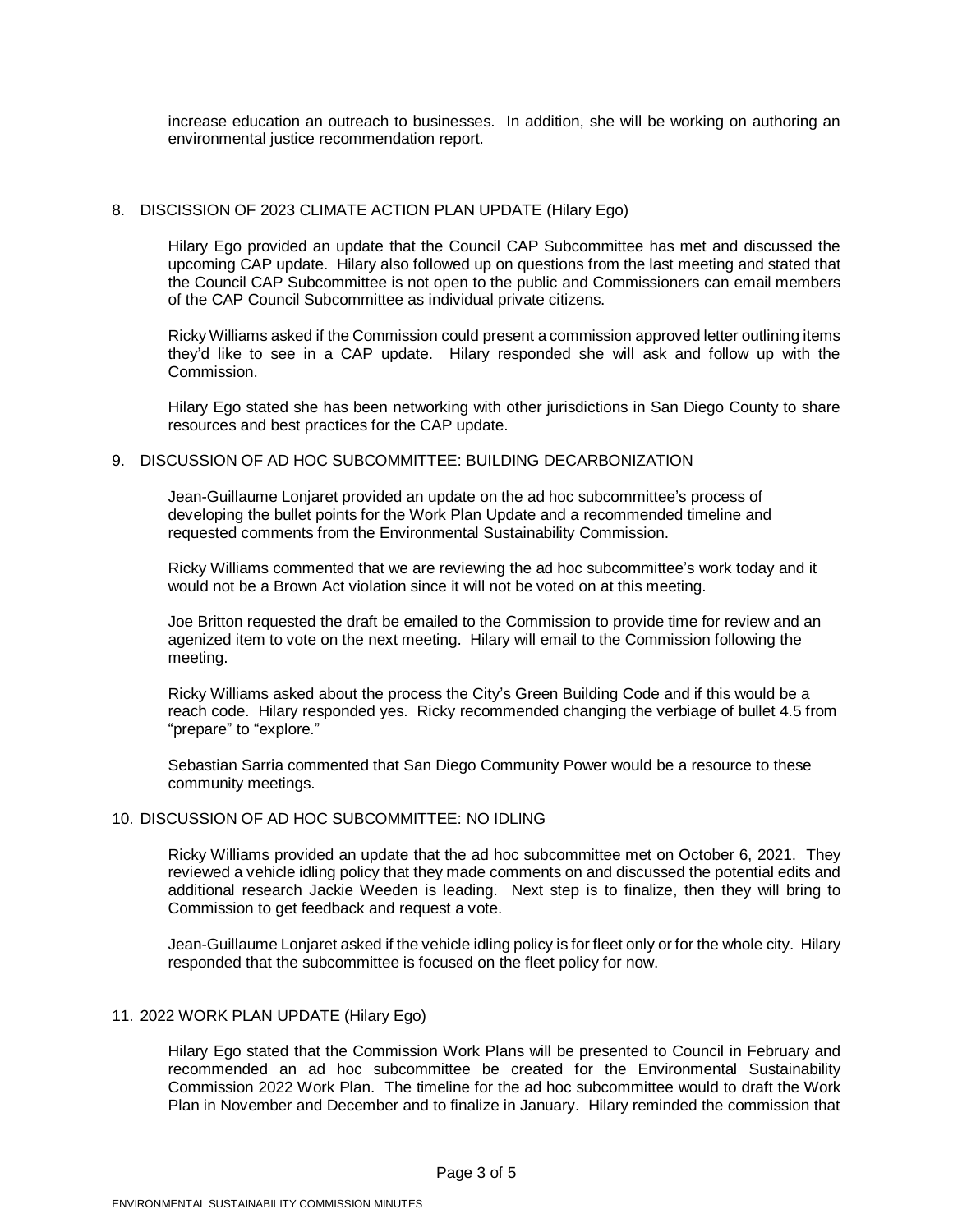the January meeting currently falls on a Holiday and would need to be canceled or create a special meeting to the following week.

Ricky Williams stated there are two votes that need to be made to create the Work Plan Update ad hoc subcommittee and cancel the January meeting and create a special meeting the following week.

| ACTION:         | Motioned by Ricky Williams and seconded by Andrea Beth Damsky to proceed with<br>the formation of the 2022 Work Plan Update ad hoc subcommittee comprised of<br>Commissioners Ricky Williams, Andrea Beth Damsky, and Jean-Guillaume Lonjaret<br>with the goal of drafting the Environmental Sustainability Commission's 2022 Work<br>Plan to be prepared for the review of the Commission. The ad hoc subcommittee<br>would end after the January 2022 meeting. |
|-----------------|------------------------------------------------------------------------------------------------------------------------------------------------------------------------------------------------------------------------------------------------------------------------------------------------------------------------------------------------------------------------------------------------------------------------------------------------------------------|
| Vote:           | $5-0$                                                                                                                                                                                                                                                                                                                                                                                                                                                            |
| Yes:            | Williams, Grooms, Damsky, Lonjaret, Bourton                                                                                                                                                                                                                                                                                                                                                                                                                      |
| No:             | None                                                                                                                                                                                                                                                                                                                                                                                                                                                             |
| Abstained: None |                                                                                                                                                                                                                                                                                                                                                                                                                                                                  |
| Absent:         | McDonald                                                                                                                                                                                                                                                                                                                                                                                                                                                         |
|                 |                                                                                                                                                                                                                                                                                                                                                                                                                                                                  |
| ACTION:         | Motioned by Stephen Grooms and seconded by Michael Bourton to cancel the                                                                                                                                                                                                                                                                                                                                                                                         |

ACTION: Motioned by Stephen Grooms and seconded by Michael Bourton to cancel the regularly scheduled January 18, 2022 meeting and schedule a special meeting one week later on January 24, 2022. Vote: 5-0 Yes: Williams, Grooms, Damsky, Lonjaret, Bourton

No: None

Abstained: None

Absent: McDonald

# 12. COMMISSIONER COMMENTS

Michael Bourton asked if a Fellow is available to work with the decarbonization ad hoc subcommittee.

Sebastian Sarria stated San Diego Community Power recently hired Rita De la Fuente as the Director of External Affairs. Rita will provide the presentation to the Commission early next year for La Mesa's residential roll out.

Joe Britton stated that SDG&E released their sustainability strategy update today with three main goals: to have a zero emissions fleet by 2035, zero net energy facilities by 2030, and piloting a virtual power plant by the end of next year.

Stephen Grooms asked if the utilities present, EDCO, Helix Water District, SDG&E and SDCP, can provide updates earlier in the meeting. Hilary responded she will ask what the best method for this is, or to keep them in Commissioner Comments.

Andrea Beth Damsky commented on the tree planting event on September 24 and she had a great time. Andrea Beth also stated she spoke with the chair of the La Mesa Spring Valley District School Board about the Commission seats and asked she report on it.

Ricky Williams commented on a reminder that SANDAG will be presenting on the Regional Transportation Plan at the November meeting. Ricky also stated that the County is presenting the County's Climate Action Plan to the County Board of Supervisors on Wednesday. Andrea Beth requested the link be shared with the Commission to attend.